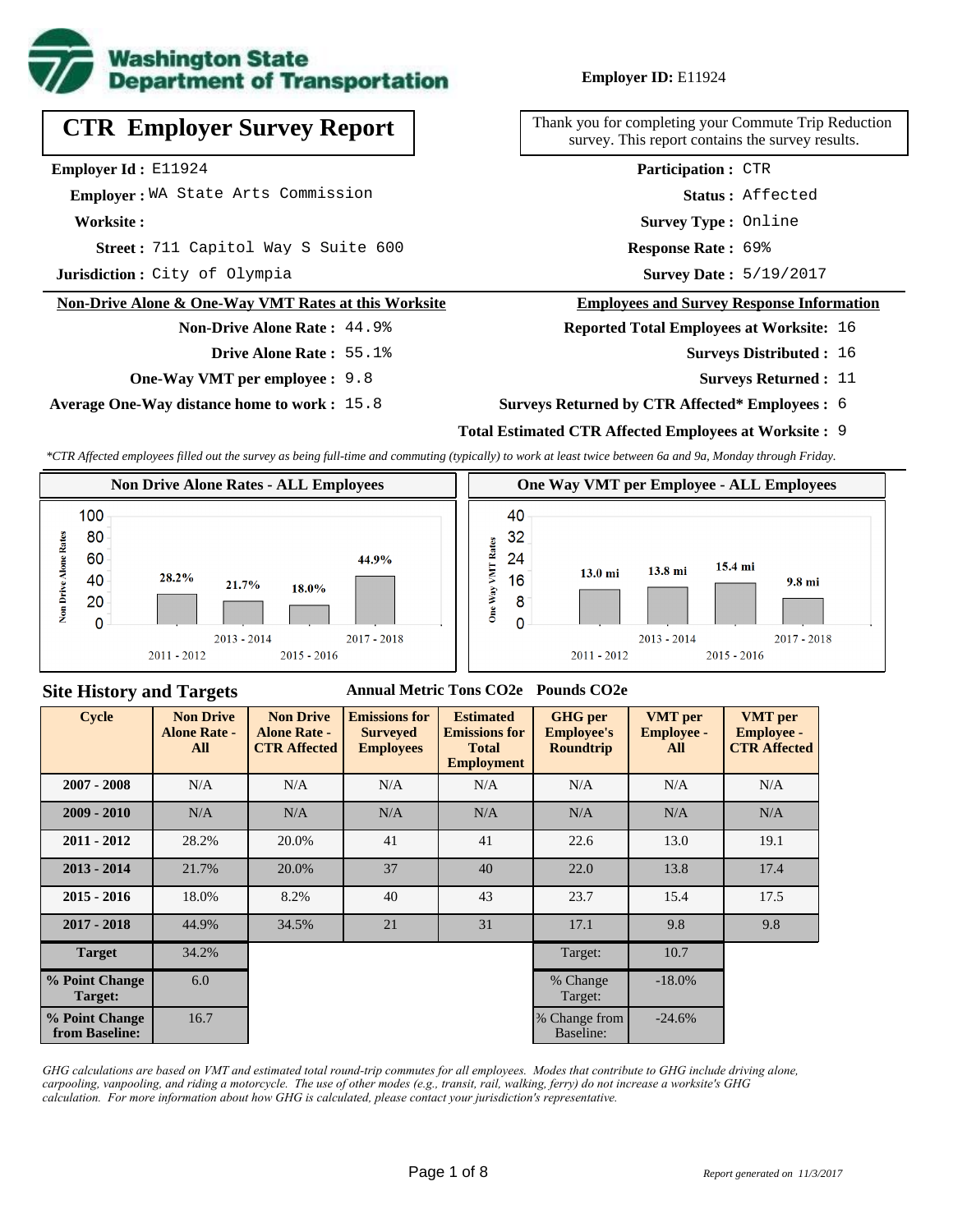# **Washington State<br>Department of Transportation**

## **Commute Trips By Mode - All Employees**

**Q.4: Last week, what type of transportation did you use each day to commute TO your usual work location? (Mode used for the longest distance.)**



*\* Motorcycle-1 is now included in Drive Alone and Motorcycle-2 is included in Carpool. Information about these trips is still available by request.*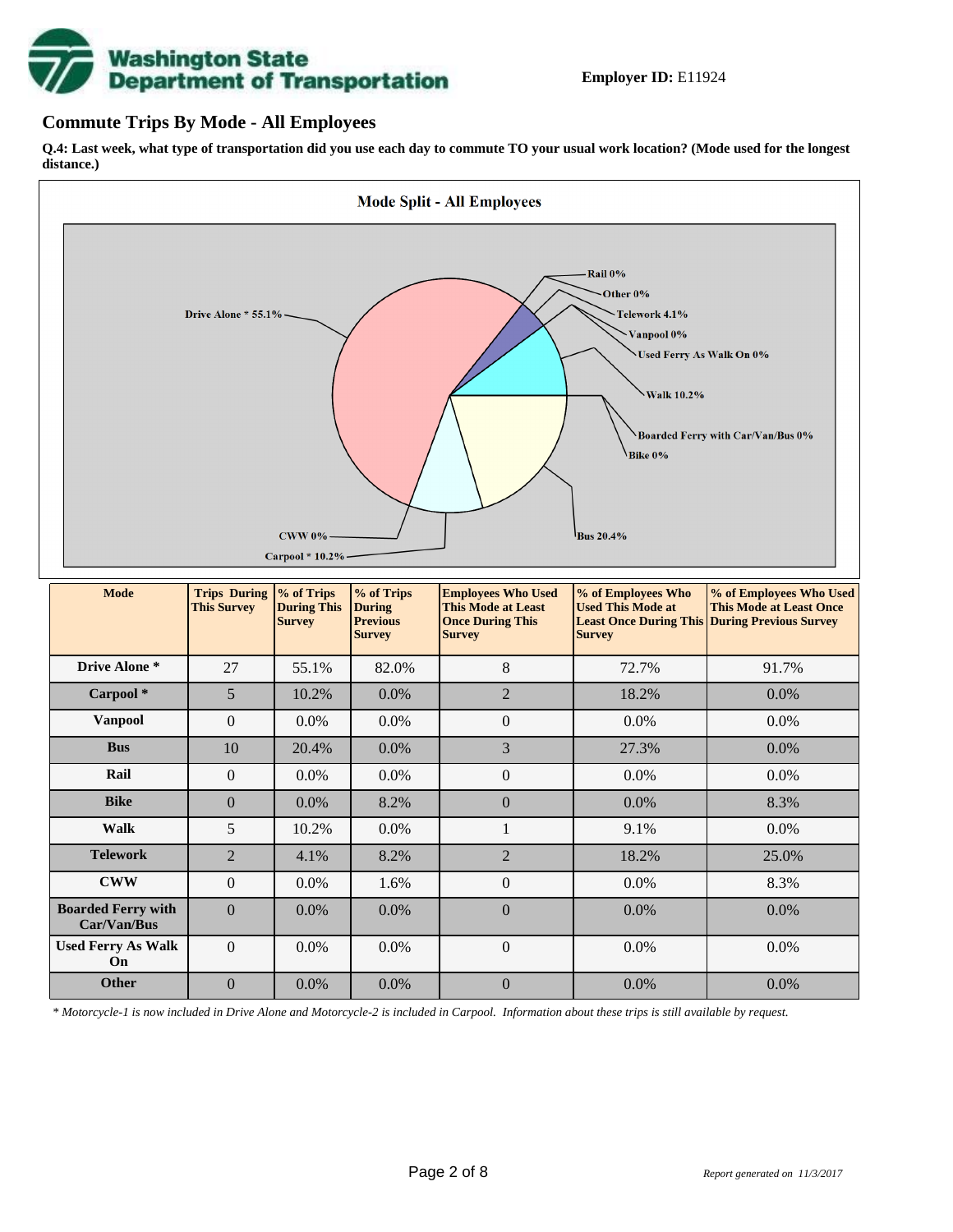

## **Commute Trips By Mode - Affected Employees**

**Q.4: Last week, what type of transportation did you use each day to commute TO your usual work location? (Mode used for the longest distance.)**



*\* Motorcycle-1 is now included in Drive Alone and Motorcycle-2 is included in Carpool. Information about these trips is still available by request.*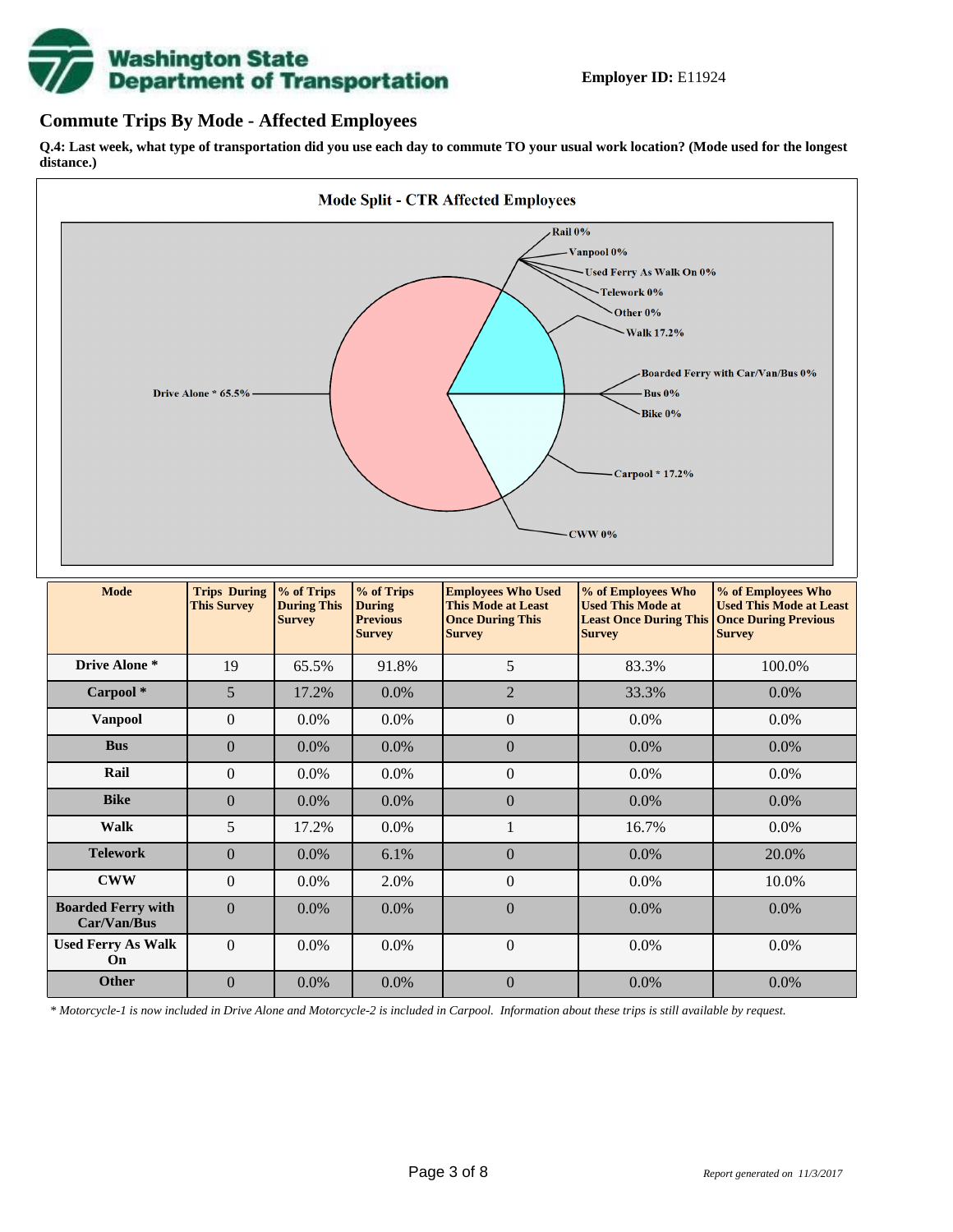

# **Alternative Modes - Number of Employees Who Used a Non-Drive Alone Mode:**

| <b>Non-Drive Alone</b><br><b>Number Of Days</b> | Exactly this $#$ of<br><b>Employees</b> | <b>Exactly this % of</b><br><b>Employees</b> | At least # of<br><b>Employees</b> | At least % of<br>employees |  |
|-------------------------------------------------|-----------------------------------------|----------------------------------------------|-----------------------------------|----------------------------|--|
| 0 Day                                           | 3                                       | 27%                                          | 11                                | 100%                       |  |
| 1 Days                                          | 3                                       | 27%                                          | 8                                 | 73%                        |  |
| 2 Days                                          |                                         | 9%                                           | 5                                 | 45%                        |  |
| 3 Days                                          |                                         | 9%                                           | 4                                 | 36%                        |  |
| 4 Days                                          |                                         | 9%                                           | 3                                 | 27%                        |  |
| 5 Days                                          | $\overline{\mathcal{L}}$                | 18%                                          | $\mathfrak{D}$                    | 18%                        |  |
| <b>6 or More Days</b>                           | 0                                       | 0%                                           | $\Omega$                          | 0%                         |  |

## **Count by Occupancy of Carpools and Vanpools**

**Q.4 If you used a carpool or vanpool as part of your commute, how many people (age 16 or older) are usually in the vehicle?**

| <b>Ridesharing Occupancy</b> | <b>Mode</b> | <b>Response Count</b> |
|------------------------------|-------------|-----------------------|
| $2*$                         | Carpool     | 5                     |
| 3                            | Carpool     | $\boldsymbol{0}$      |
| 4                            | Carpool     | $\theta$              |
| 5                            | Carpool     | $\overline{0}$        |
| >5                           | Carpool     | $\overline{0}$        |
| $<$ 5                        | Vanpool     | $\overline{0}$        |
| 5                            | Vanpool     | $\overline{0}$        |
| 6                            | Vanpool     | $\boldsymbol{0}$      |
| 7                            | Vanpool     | $\overline{0}$        |
| 8                            | Vanpool     | $\boldsymbol{0}$      |
| 9                            | Vanpool     | $\overline{0}$        |
| 10                           | Vanpool     | $\overline{0}$        |
| 11                           | Vanpool     | $\boldsymbol{0}$      |
| 12                           | Vanpool     | $\boldsymbol{0}$      |
| 13                           | Vanpool     | $\boldsymbol{0}$      |
| 14                           | Vanpool     | $\overline{0}$        |
| >14                          | Vanpool     | $\boldsymbol{0}$      |

\* Motorcycle-2 counted with Carpool-2 for this table.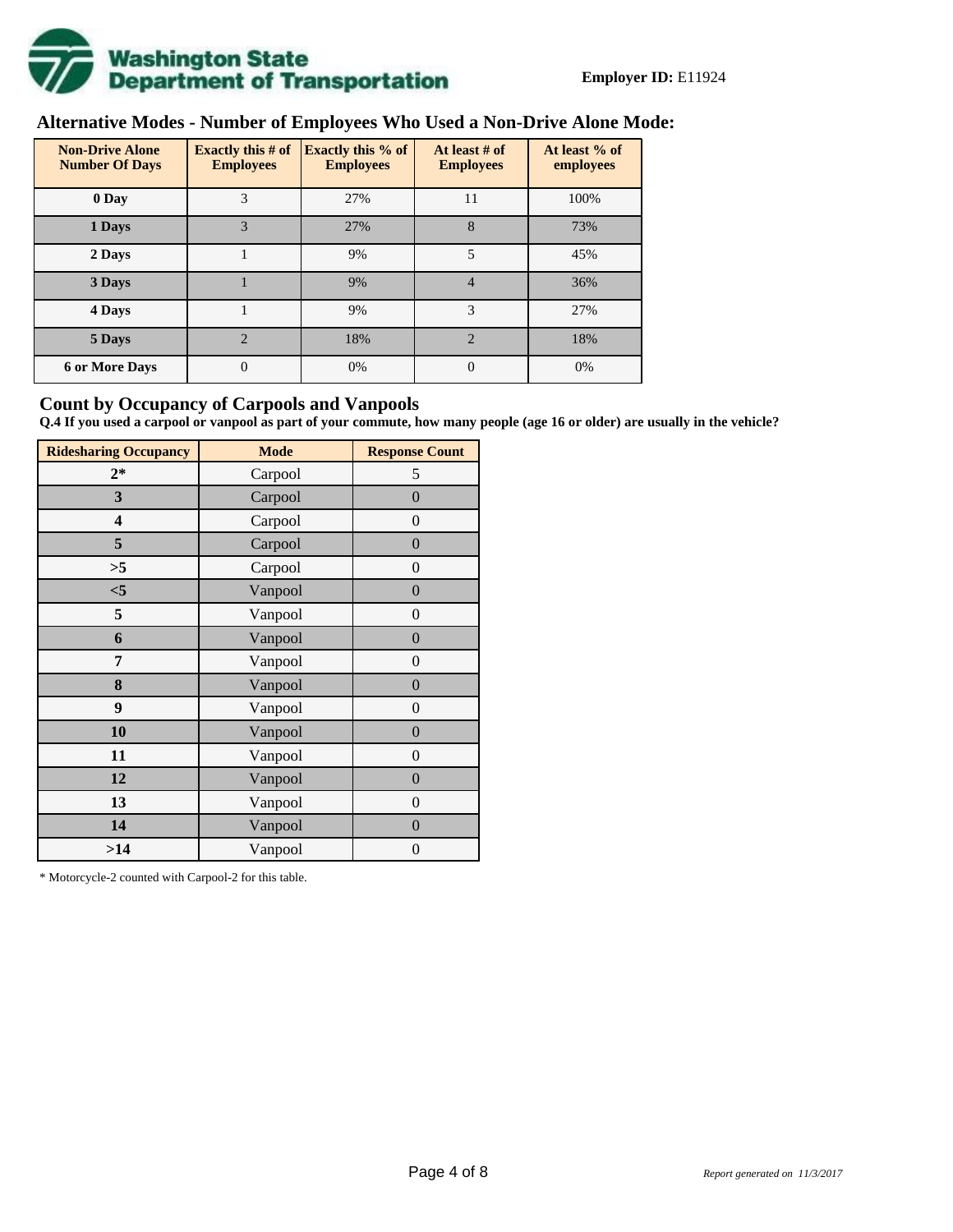

# **Reported Work Schedule - All Employees**

**Q.8 Which of the following best describes your work schedule?**

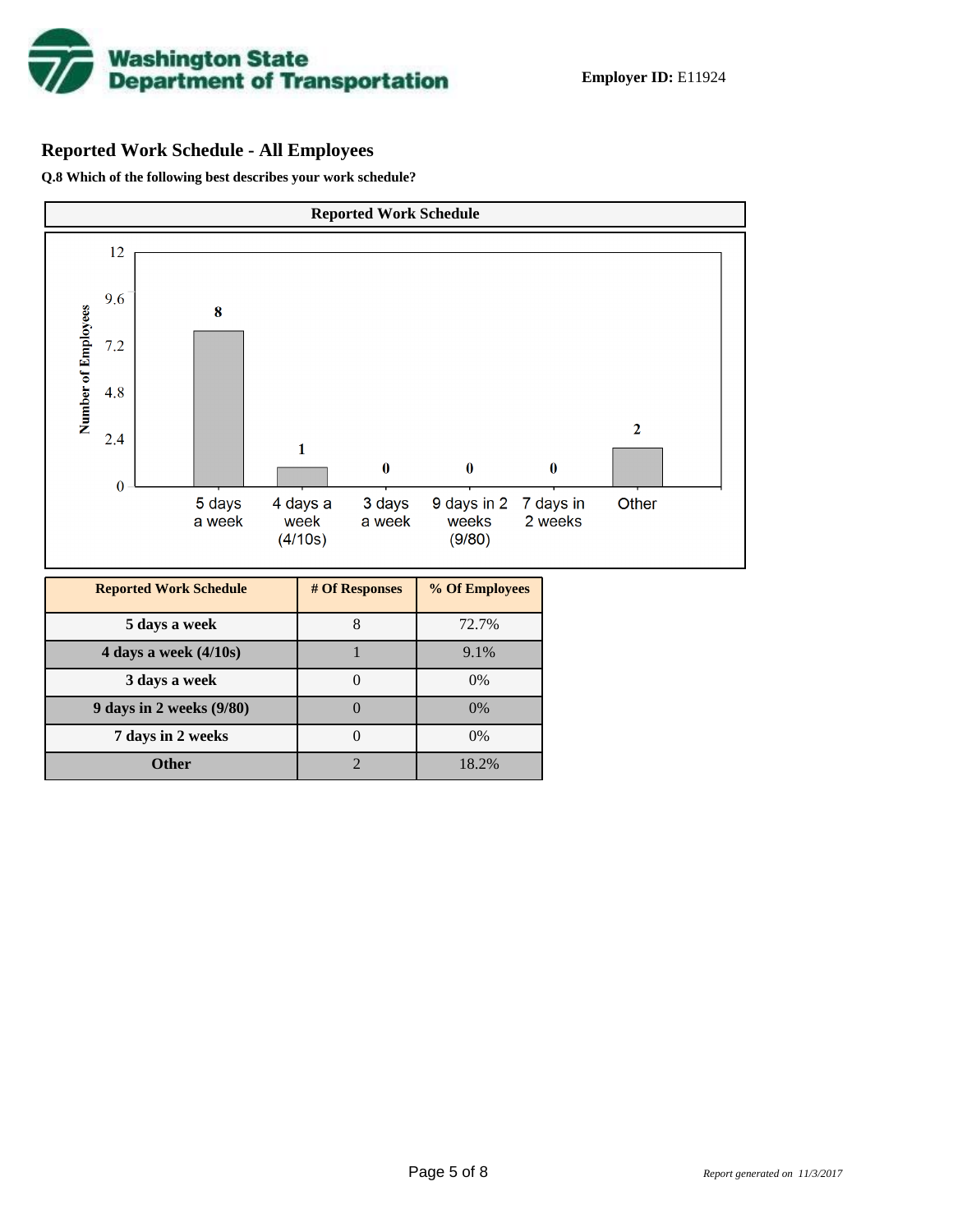

# **Parking and Telework**

**Q.9: On the most recent day that you drove alone to work, did you pay to park? (Mark "yes" if you paid that day, if you prepaid, if you are billed later, or if the cost of parking is deducted from your paycheck.)**



**Q.10: How many days do you typically telework?**

| <b>Telework Frequency</b>           | # of Responses | % of Responses |
|-------------------------------------|----------------|----------------|
| No Answer/Blank                     |                | $0.0\%$        |
| I don't telework                    | 5              | 45.5%          |
| Occasionally, on an as-needed basis |                | 36.4%          |
| 1-2 days/month                      | $\mathcal{D}$  | 18.2%          |
| 1 day/week                          |                | $0.0\%$        |
| 2 days/week                         |                | $0.0\%$        |
| 3 days/week                         |                | $0.0\%$        |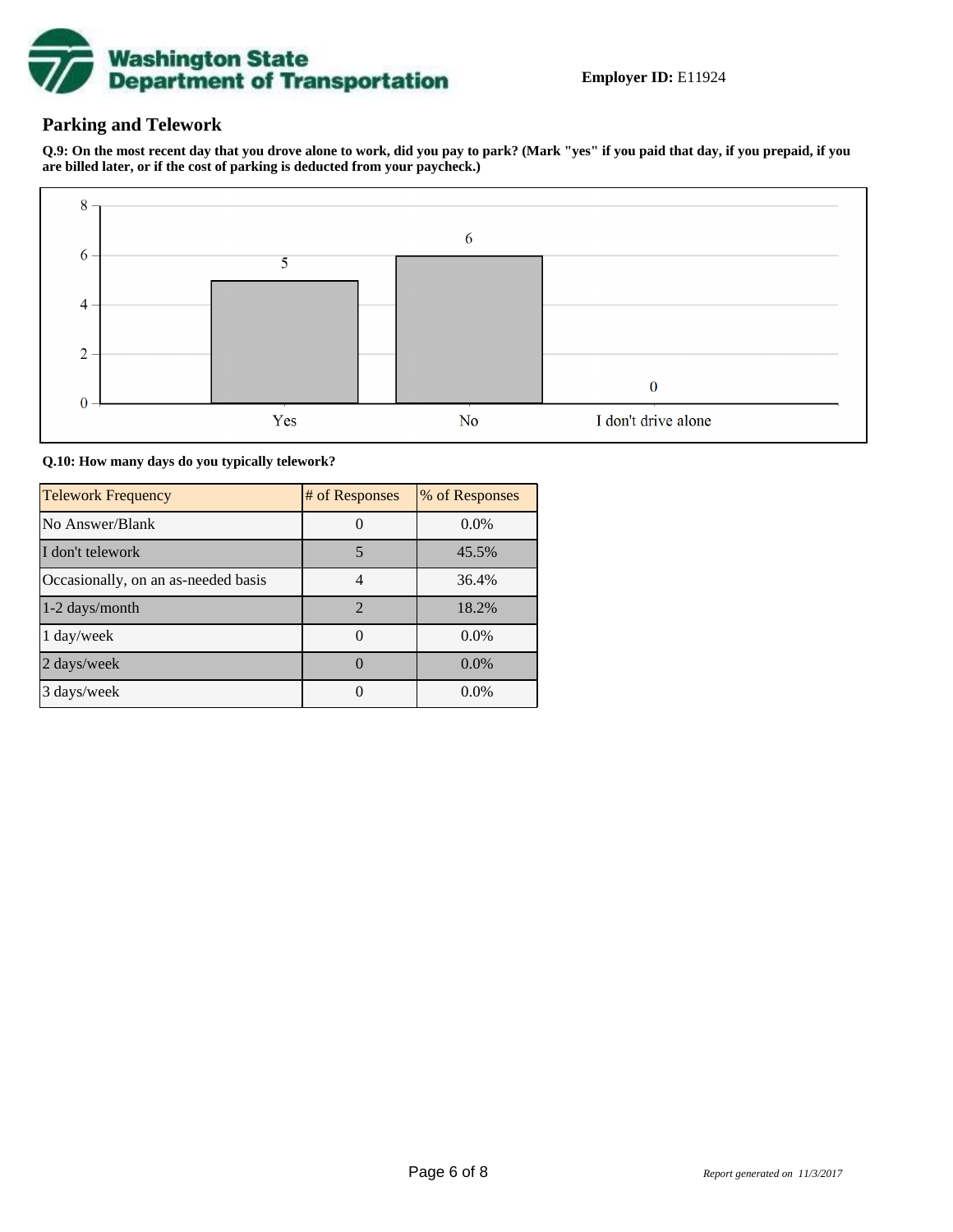

## **Reasons for driving alone to work/not driving alone to work**

**Q11. When you do not drive alone to work, what are the three most important reasons?**

| <b>Question Text</b>                                           | # of Responses | % of Responses |
|----------------------------------------------------------------|----------------|----------------|
| Environmental and community benefits                           | 5              | 20.8%          |
| Free or subsidized bus, train, vanpool pass or fare benefit    | $\overline{4}$ | 16.7%          |
| Personal health or well-being                                  | $\overline{4}$ | 16.7%          |
| To save money                                                  | 3              | 12.5%          |
| Other                                                          | 3              | 12.5%          |
| I have the option of teleworking                               | $\overline{2}$ | 8.3%           |
| Financial incentives for carpooling, bicycling or walking.     | 1              | 4.2%           |
| Cost of parking or lack of parking                             |                | 4.2%           |
| Emergency ride home is provided                                | $\mathbf{1}$   | 4.2%           |
| To save time using the HOV lane                                | $\Omega$       | $0.0\%$        |
| Driving myself is not an option                                | $\theta$       | 0.0%           |
| I receive a financial incentive for giving up my parking space | $\Omega$       | $0.0\%$        |
| Preferred/reserved carpool/vanpool parking is provided         | $\Omega$       | $0.0\%$        |

#### **Q12. When you drive alone to work, what are the three most important reasons?**

| <b>Question Text</b>                                      | # of Responses | % of Responses |  |  |
|-----------------------------------------------------------|----------------|----------------|--|--|
| Riding the bus or train is inconvenient or takes too long | 7              | 26.9%          |  |  |
| <b>Other</b>                                              |                | 26.9%          |  |  |
| I like the convenience of having my car                   | 5              | 19.2%          |  |  |
| Family care or similar obligations                        | $\overline{4}$ | 15.4%          |  |  |
| My job requires me to use my car for work                 |                | 3.8%           |  |  |
| My commute distance is too short                          |                | 3.8%           |  |  |
| Bicycling or walking isn't safe                           |                | 3.8%           |  |  |
| I need more information on alternative modes              | $\Omega$       | $0.0\%$        |  |  |
| There isn't any secure or covered bicycle parking         | $\theta$       | $0.0\%$        |  |  |